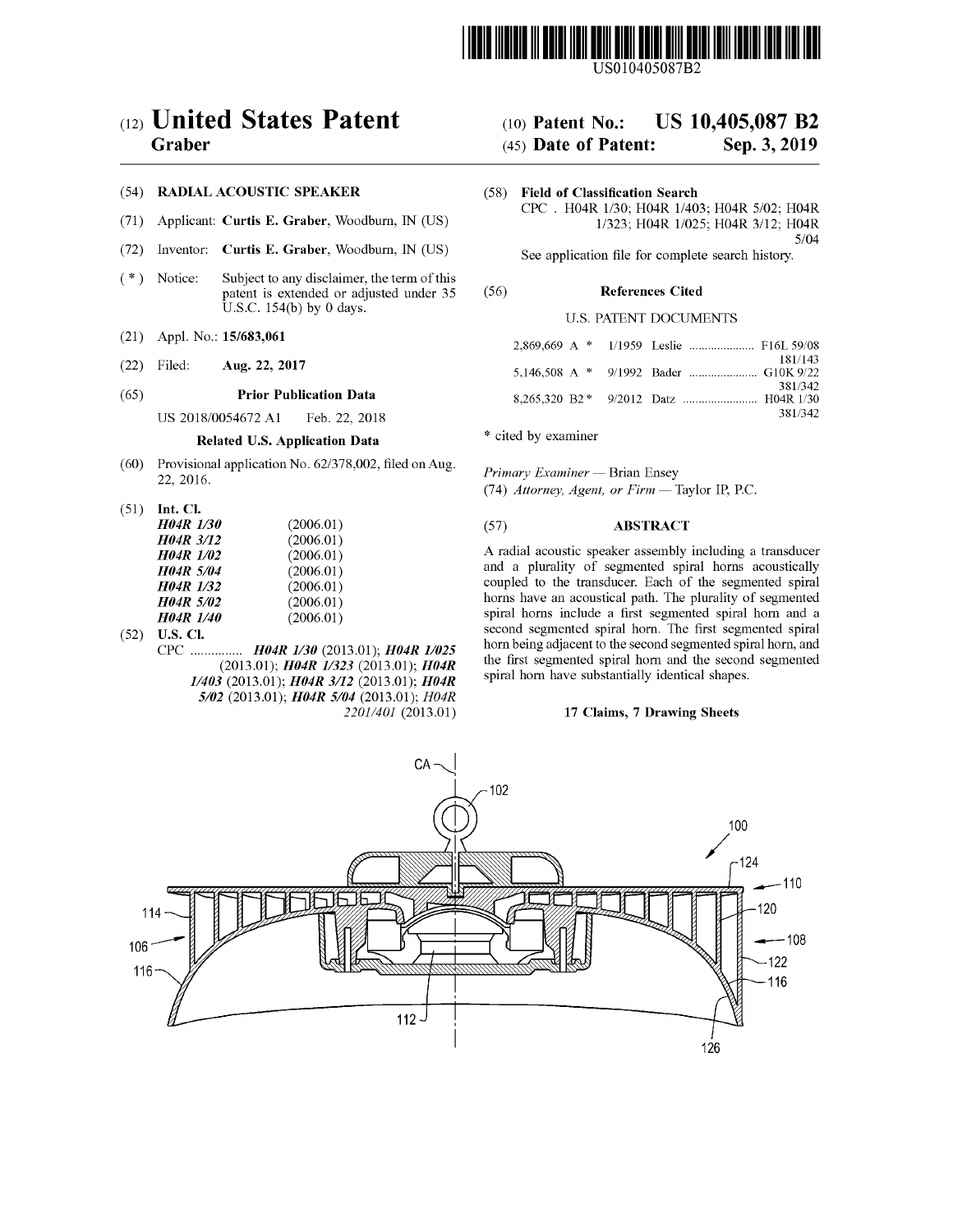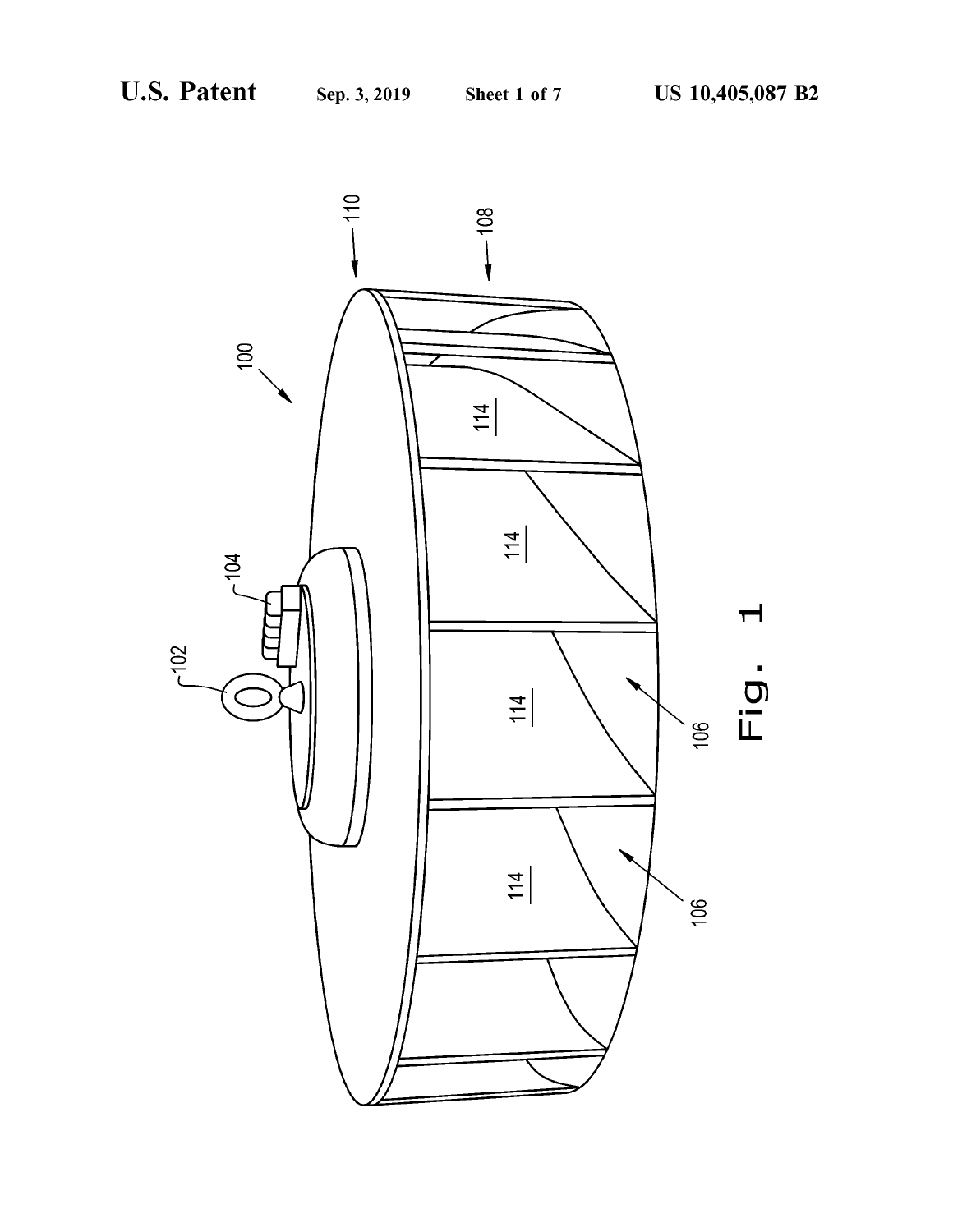

N E journal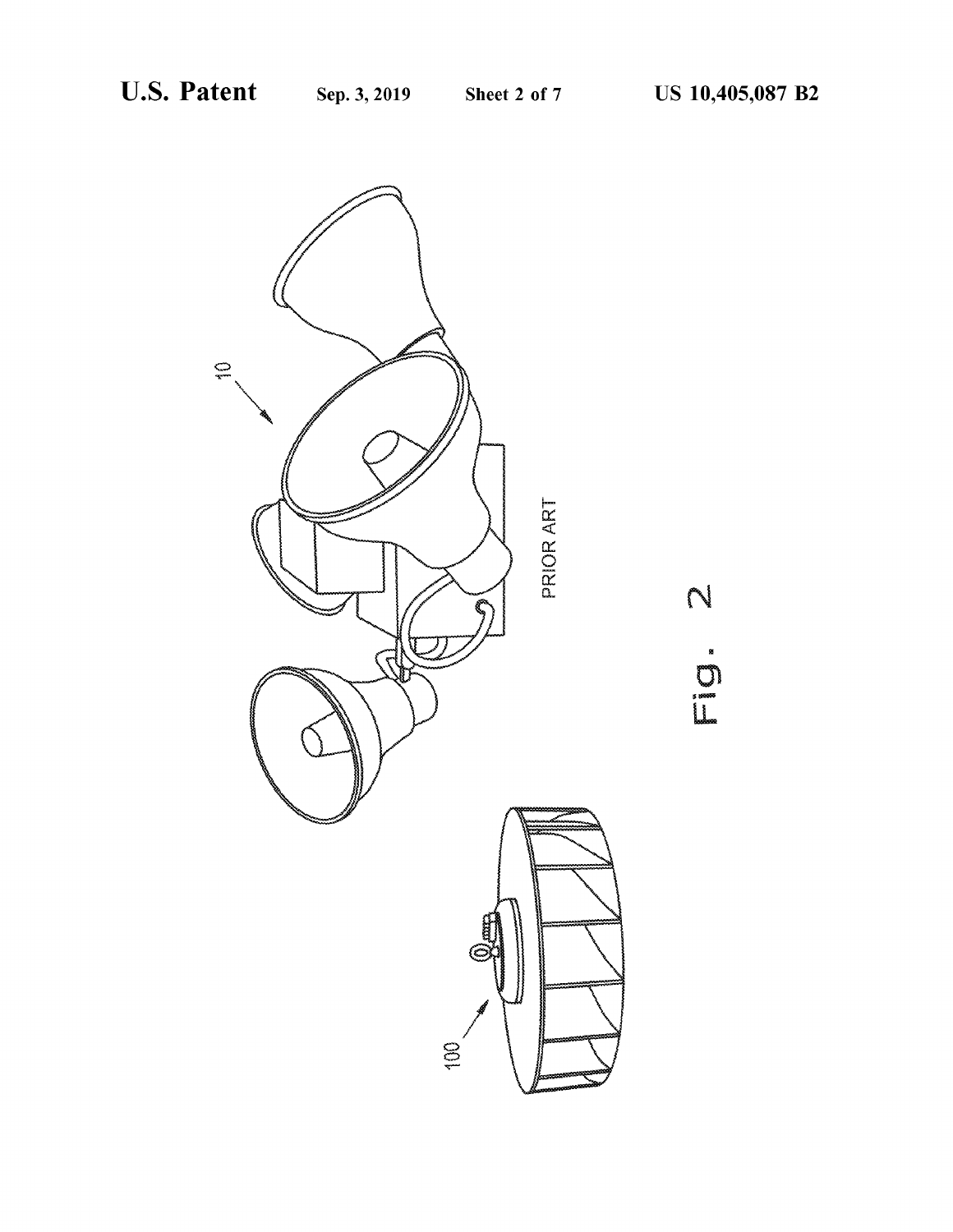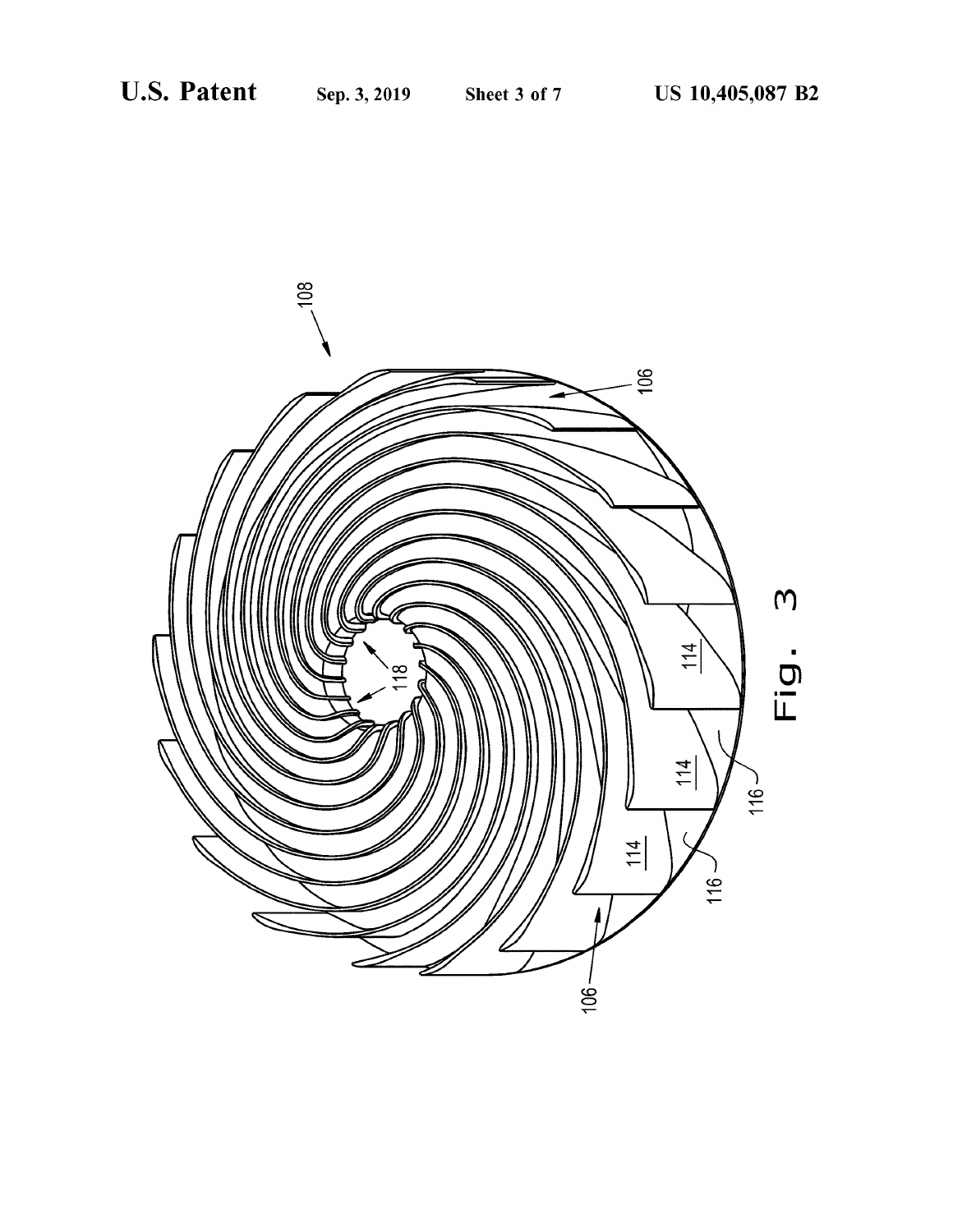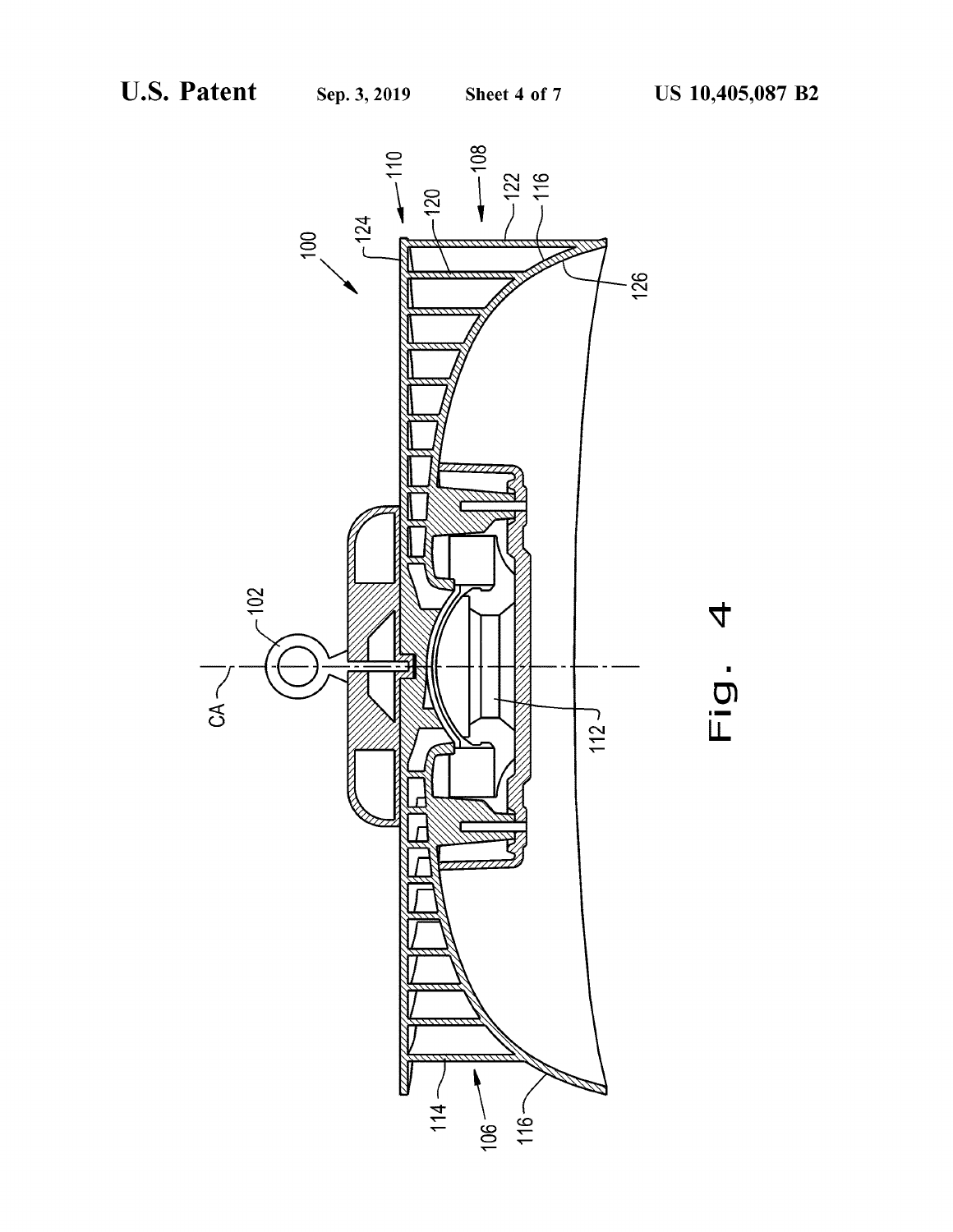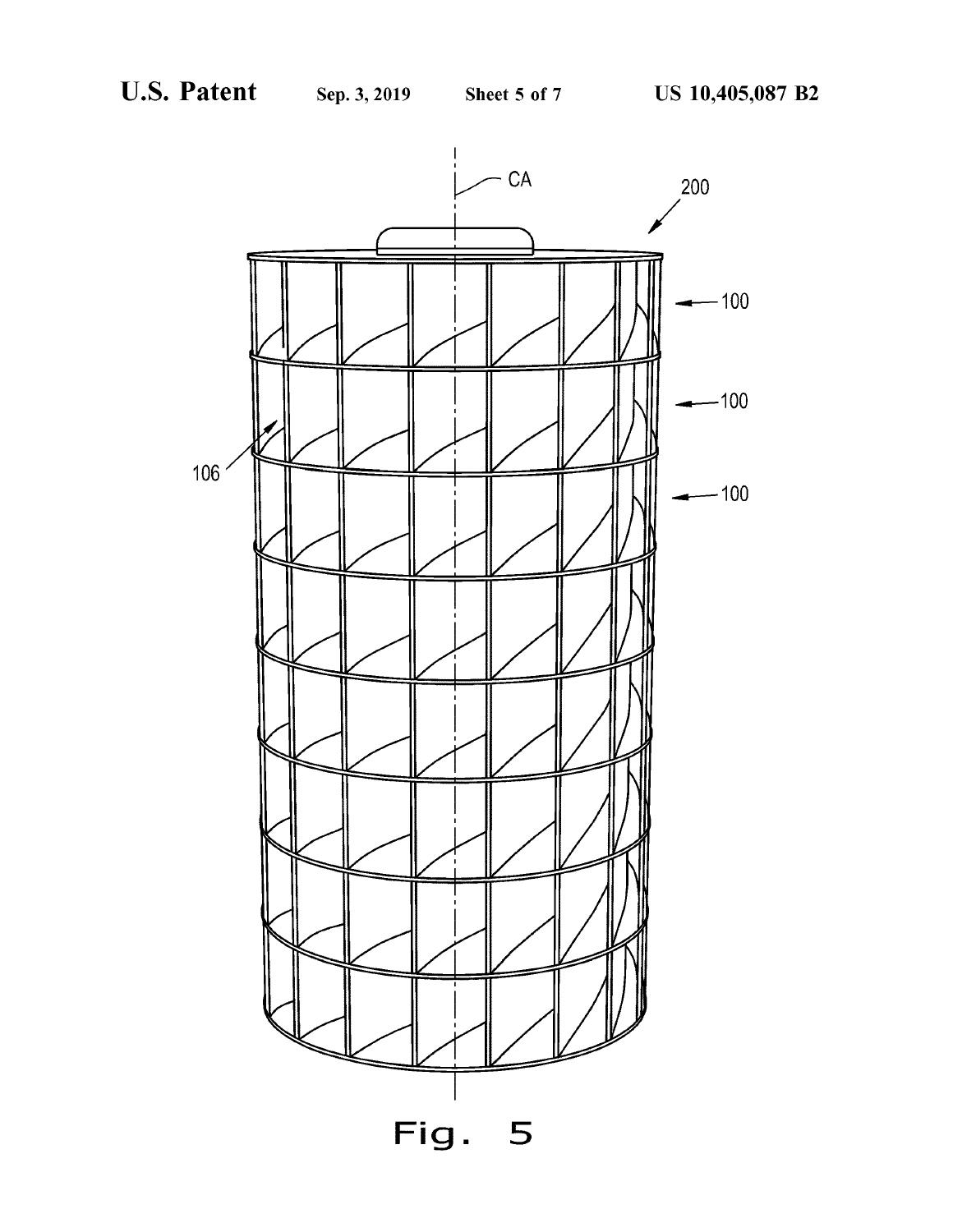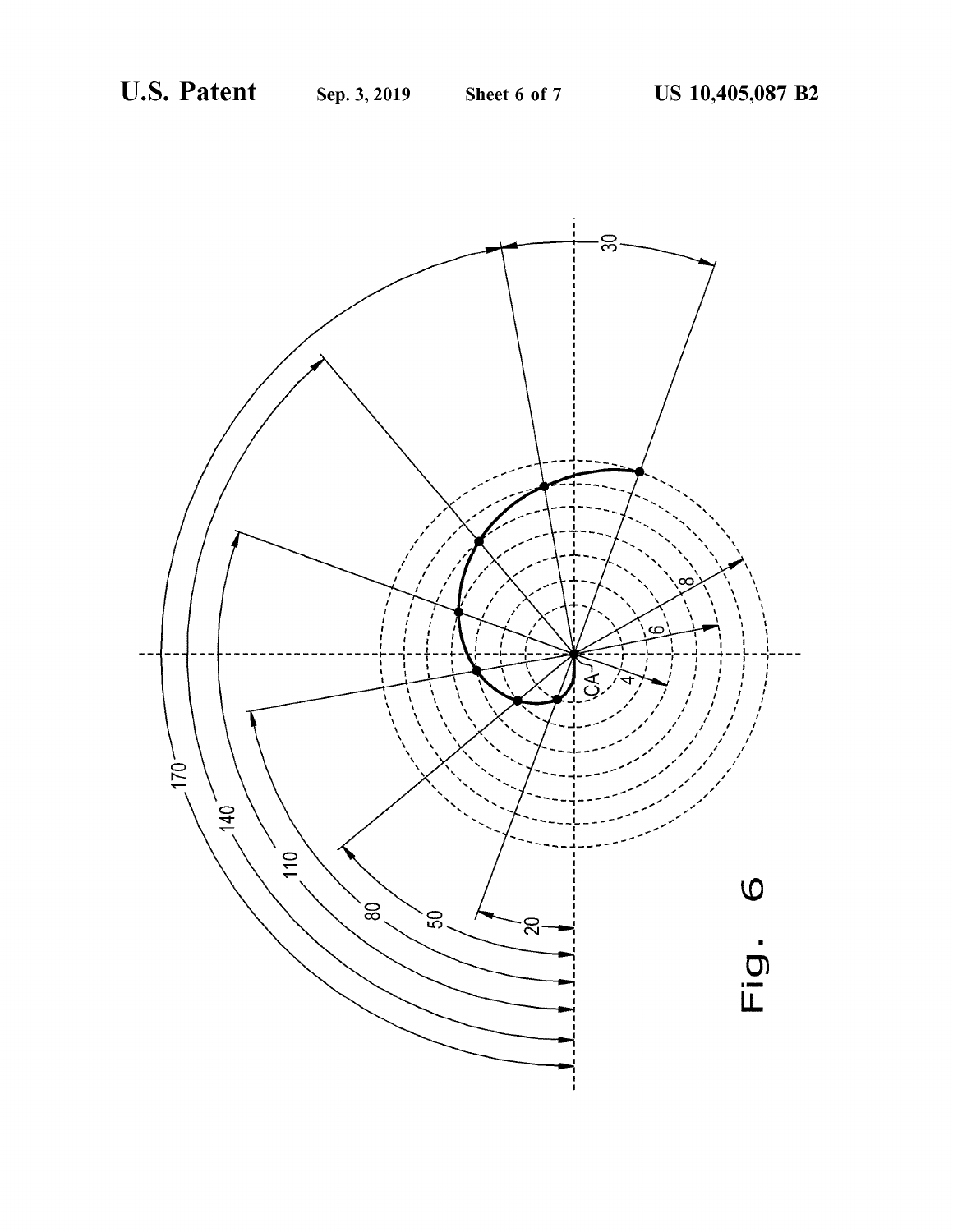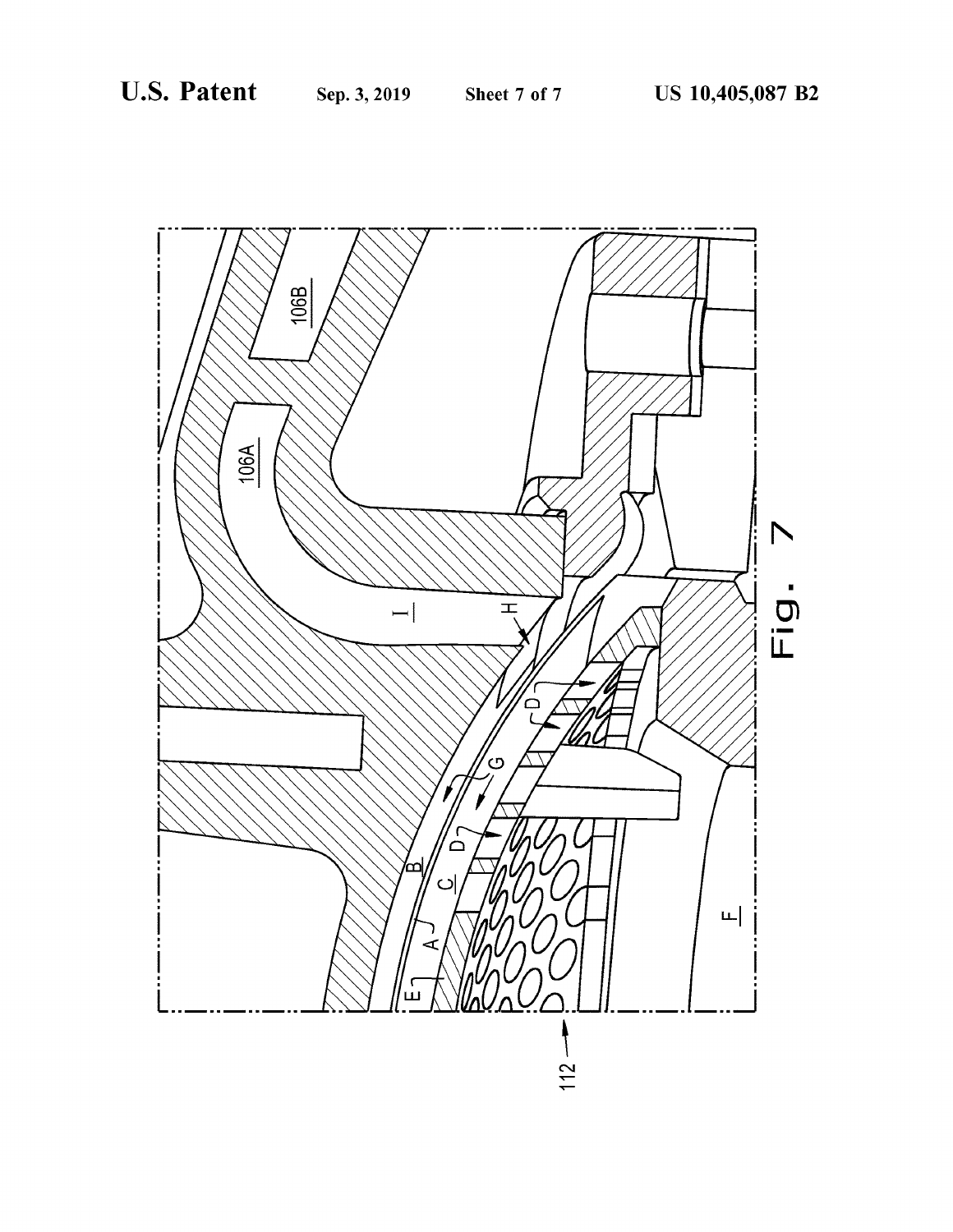This is a non-provisional application based upon U.S. provisional patent application Ser. No. 62/378,002, entitled<br>
"ACOUSTIC SPEAKER", filed Aug. 22, 2016, which is<br>
in the invention in another form is directed to a speaker<br>
incorporated herein by reference.<br>
assembly includ

A speaker is a type of electro-acoustic transducer, which 20 horn have substantially identical shapes.<br>
is a device that converts an electrical audio signal into sound An advantage of the present invention is an efficient were invented during the development of telephone systems Another advantage of the present invention is that the in the late 1800s. However, it was electronic amplification, horns are compactly arrange yet provide a truly in the late 1800s. However, it was electronic amplification, horns are compactly arrange yet provide a truly radial sound initially by way of vacuum tube technology beginning  $25$  distribution. initially by way of vacuum tube technology beginning 25 distribution.<br>around 1912 that began to make speaker systems practical. Yet another advantage of the present invention is that the<br>The amplified speaker systems were The amplified speaker systems were used in radios, phono-<br>graphs, public address systems and theatre sound systems mouths of each horn as it is projected outwardly. For talking motion pictures starting in the 1920s.<br>The dynamic speaker, which is widely used today, was <sup>30</sup> BRIEF DESCRIPTION OF THE DRAWINGS

invented in 1925 by Edward Kellogg and Chester Rice . A principle of the dynamic speaker is when an electrical audio The above-mentioned and other features and advantages signal input is applied through a voice coil, which is a coil of this invention, and the manner of attainin signal input is applied through a voice coil, which is a coil of this invention, and the manner of attaining them, will of wire suspended in a circular gap between the poles of a become more apparent and the invention will permanent magnet, the coil is forced to move rapidly back 35 and forth due to Faraday's law of induction. The movement causes a chaphragm, which is generally conically shaped, accompanying drawings, wherein: and is attached to the coil to move back and forth, thereby FIG. 1 is a perspective view of an embodiment of a radial inducing movement of the air to create sound waves. acoustic speaker of the present invention; inducing movement of the air to create sound waves. acoustic speaker of the present invention;<br>Speakers are typically housed in an enclosure and if high 40 FIG. 2 is a comparison of the present invention with a

Speakers are typically housed in an enclosure and if high  $40$  FIG. 2 is a consistint and is required, multiple speakers may be mounted prior art system; quality sound is required, multiple speakers may be mounted in the same enclosure, with each reproducing part of the FIG. 3 is a perspective view of acoustic pathways of the audio frequency range. In this arrangement the speakers are speaker of FIG. 1 with the driver and the top re audio frequency range. In this arrangement the speakers are speaker of FIG. 1 with the driver and the top removed;<br>individually referred to as "drivers" and the entire enclosure FIG. 4 is a cross-sectional view of the radi individually referred to as "drivers" and the entire enclosure FIG. 4 is a cross-sectic is referred to as a speaker or a loudspeaker. Small speakers 45 speaker of FIGS. 1 and 3; is referred to as a speaker or a loudspeaker. Small speakers 45 are found in various devices such as radio and TV receivers, and a host of other devices including phones and computer systems.

A applications is the lack of uniform distribution of sound. 50 1 and 3-5; and<br>Generally, multiple speakers are arranged to point outwardly<br>FIG. 7 is a cross-sectional view of a portion of the Generally, multiple speakers are arranged to point outwardly FIG. 7 is a cross-sectional view of a portion of the in a quasi-circular arrangement to attempt to generate and transducer and a portion of a throat of an acoust direct acoustic energy to various points of the venue. This of the speaker of FIGS. 1 and 3-6.<br>arrangement results in inadequate sound distribution and Corresponding reference characters indicate correspond-<br>reduced qualit

that can be used with speakers or other devices which has such exemplifications are not to be constructed as limiting as limiting the such exemples in the such exemples of the invention in any manner.

### SUMMARY OF THE INVENTION

The present invention provides a radially segmented Referring now to the drawings, and more particularly to speaker system.<br>FIG. 1, there is shown a radial acoustic speaker 100 having

segmented spiral horns acoustically coupled to the trans-<br>the generally circular shape. Speaker 100 can also be con-

RADIAL ACOUSTIC SPEAKER ducer. Each of the segmented spiral horns have an acoustical path. The plurality of segmented spiral horns include a first segmented spiral horn. CROSS REFERENCE TO RELATED segmented spiral horn and a second segmented spiral horn . APPLICATIONS The first segmented spiral horn being adjacent to the second segmented spiral horn, and the first segmented spiral horn and the second segmented spiral horn have substantially

second radial acoustic speaker stacked on the first radial BACKGROUND OF THE INVENTION acoustic speaker . Both the first radial acoustic speaker and the second radial acoustic speaker each have a transducer 1. Field of the Invention and a plurality of segmented spiral horns acoustically coupled to the transducer. Each of the segmented spiral The present invention relates to acoustic speakers that <sup>15</sup> horns having an acoustical path. The plurality of segmented radiate sound in a radial manner.<br>
radiate sound in a radial manner.<br>
second segmented spiral horn. T 2. Description of the Related Art horn is adjacent to the second segmented spiral horn, and the first segmented spiral horn and the second segmented spiral

become more apparent and the invention will be better understood by reference to the following description of embodiments of the invention taken in conjunction with the accompanying drawings, wherein:

FIG. 5 illustrates the stackable nature of the speaker of FIGS. 1, 3 and 4;

stems.<br>A problem with speaker systems in outdoor or arena segmented sections of the radial acoustic speaker of FIGS.

the sound of the sound and the sound is statement of the sound in the several views. The exemplifications what is needed in the art is an electro-acoustic transducer set out herein illustrate embodiments of the invention, set out herein illustrate embodiments of the invention, and such exemplifications are not to be construed as limiting the

# designs and will result in more efficient production of sound.<br>
SUMMARY OF THE INVENTION 60 DETAILED DESCRIPTION OF THE SUMMARY OF THE INVENTION

The invention in one form is directed to a radial acoustic  $\epsilon$  a hanging or connecting feature 102, electrical connections speaker assembly including a transducer and a plurality of 104 and speaker horns 106 arranged aro 104 and speaker horns 106 arranged around the peripheral of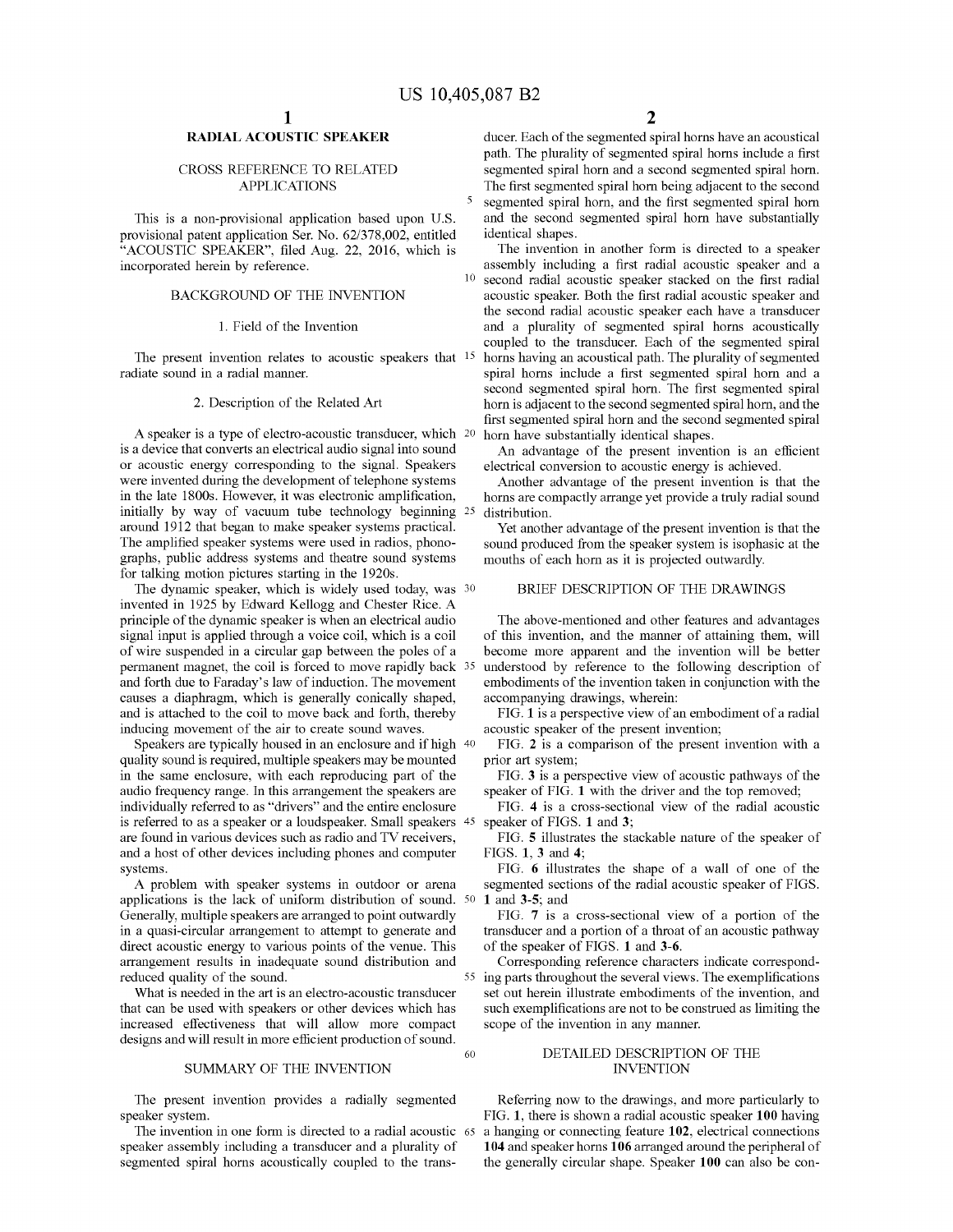sidered a radially twisted annular waveguide 100, as will be<br>discussed further herein. Radial acoustic speaker 100 has a<br>llow for increasing speaker output power in an integrated<br>lower assembly 108 and an upper assembly 11

embodiment of the inventive speaker 100 next to a prior-art curve is a complex conic that differs in both x and y and z<br>axis as the path extends. In the example illustrated in FIG. unit 10. Speaker 100 has not only the evident size advantage,<br>
in the path extends. In the example illustrated in FIG .<br>
In the example illustrated in FIG . but important performance characteristics discussed herein **6**, the total horn area is calculated by over the prior-art unit 10.<br> $x=a^* \ln((a+sqrta^2-r^2)/r)-sqrt(a^2-r^2)$ 

Now, additionally referring to FIG. 3 there is illustrated<br>some of the internal features of lower assembly 108. The<br>shape of a floor 116 and the ever expanding distance<br>between walls 114 as the passageway of horns 106 exp that are adjacent to one another sharing the construct of a series of fit points creating a smooth continuity between<br>common wall 114 to thereby form a radially symmetrical points. This 2D (X/Y axis) 'spiral' walls are adj construct with the mouths being aligned radially about 20 assure two adjacent walls provide a nominal width that central axis CA and extending for 360 degrees about axis constantly expands from throat of the horn to the mo central axis CA and extending for 360 degrees about axis

CA.<br>
Now, additionally referring to FIG. 4, there is shown a In this instance, a spline was created using eight fit points<br>
cross-sectional view of speaker 100. A lower assembly 108 illustrated by FIG. 6. These fit points cross-sectional view of speaker 100. A lower assembly 108 illustrated by FIG. 6. These fit points are positioned radially<br>is covered with an unner assembly 110 to form speaker 100, 25 from the center of the circle and angu is covered with an upper assembly 110 to form speaker 100. <sup>25</sup> A driving unit 112 is located at a center portion of lower<br>assembly 108. A series of walls 114 and a floor 116 along<br>with upper assembly 110 serve to define the shape and length<br>of being the contract of the shape and leng of horns 106. There is a great deal of symmetry about a  $2^{\degree}$  20-degrees control oxis CA with respect to the outward projection of  $3^0$   $3^{\degree}$  50-degrees central axis CA with respect to the outward projection of 30 3 " 50 - degrees 4 " 80 - degrees sound as well as the structure of the elements of radial 5 " 110 - degrees acoustic speaker 100 . As horns 106 expand outwardly from 6 " 140 - degrees transducer 112 , they form a spiral acoustic path that can be 7 " 170 - degrees seen in FIG . 3 . The shape of the four walls of each horn 106 35 8 " 200 - degrees can be seen in the cross - sectional view of FIG . 4 , where The beginning of the spline is constrained tangentially on interior surfaces 120 , 122 , 124 and 116 are illustrated for a the the O O - - degree degree line line and and the the end end is is constrained constrai using a mini representative section of a horn 106 . Interior wall surfaces mum energy method . The 3D horn is then created by 120 and 122 are parallel with or substantially parallel with expanding each horn sections ' open area in the Z axis to central axis CA and interior wall surface  $124$  is perpendicu-  $40$  equal the area calculated from the tractrix formula listed lar with or substantially perpendicular with central axis CA. above divided by the number of s Interior wall surface 116 is curved along a path that parallels defining the shape of floor 116. In the illustrated embodition-<br>the concave shape of outer surface 126, although it is ment the desire is to create a speaker the concave shape of outer surface 126, although it is ment the desire is to create a speaker that radiates sound out understood that the spiral shape of the acoustic path of horn and generally down, so the top surface of 106 is such that as the acoustic energy traverse the acoustic  $\frac{45}{45}$ path the path is on a downward slope as the acoustic energy well as floor 116, to thereby direct sound in a differing nears a mouth of horn 106. Although interior wall surface direction, such as a symmetrically vertical so nears a mouth of horn 106. Although interior wall surface direction, such as a symmetrically vertical sound distribu-<br>116 is curved along the acoustic path, it is also contemplated tion. that surface 116 could be a stepped surface. The cross-<br>section is along the acoustic pathway is set to follow a 50 enters each horn 106 around an inner periphery located at sectional area along the acoustic pathway is set to follow a 50 tractrix form, an exponential form or another divergent

speaker 100 lying on central axis CA and is shown as being ously described, as can be seen to some extent in FIG. 3. The<br>radially symmetrical relative to central axis CA. Transducer 55 acoustic pathway of each horn 106 sta radially symmetrical relative to central axis CA. Transducer 55 112 has a moveable portion that moves axially along axis 112 has a moveable portion that moves axially along axis central axis CA and curves at least 45 degrees, or more than CA, to thereby produce the acoustic energy that traverses the 90 degrees or more than 180 degrees about

modular feature of speaker 100, where several speakers 100 60 100.<br>
are shown stacked to form a speaker assembly 200. Now, additionally referring to FIG. 7, there is shown a<br>
Although the same number of horns 106 in each s is shown, it is contemplated that differing numbers of horns vibratory dome piston assembly A is shown with an airspace<br>106 can be utilized in separate speakers 100. The electrical B, an airspace C, perforations D, solid p 106 can be utilized in separate speakers 100. The electrical connection of radial acoustic speakers 100 can be coupled 65 air volume F, an aperture H, and horn 106A throat I.<br>
internally with an electrical connector system, not separately<br>
illustrated herein. Radial acoustic speaker

acoustic path section.<br>Now additionally referring to FIG 2 there is shown an viewed looking down on the top of lower assembly 108. The Now, additionally referring to FIG. 2 there is shown an viewed looking down on the top of lower assembly 108. The hydrogeneous control of the inventive speaker 100 next to a prior-art curve is a complex conic that differs

points. This 2D (X/Y axis) 'spiral' walls are adjusted to assure two adjacent walls provide a nominal width that

- 
- 
- 

and generally down, so the top surface of horn 106 has been<br>kept flat. It is also contemplated to curve the top surface as

118, where the sound waves enter traveling generally arrangement.<br>Transducer 112 is centrally located in radial acoustic transition to the outwardly directed spline construct previ-CA, to thereby produce the acoustic energy that traverses the 90 degrees or more than 180 degrees about axis CA (or it is contemplated for it to curve more than 360 degrees) with the oustic pathways of horns 106.<br>Now, additionally referring to FIG. 5 there is illustrated a acoustic pathway being longer than the diameter of speaker

close up sectioned view of part of power unit 112, where a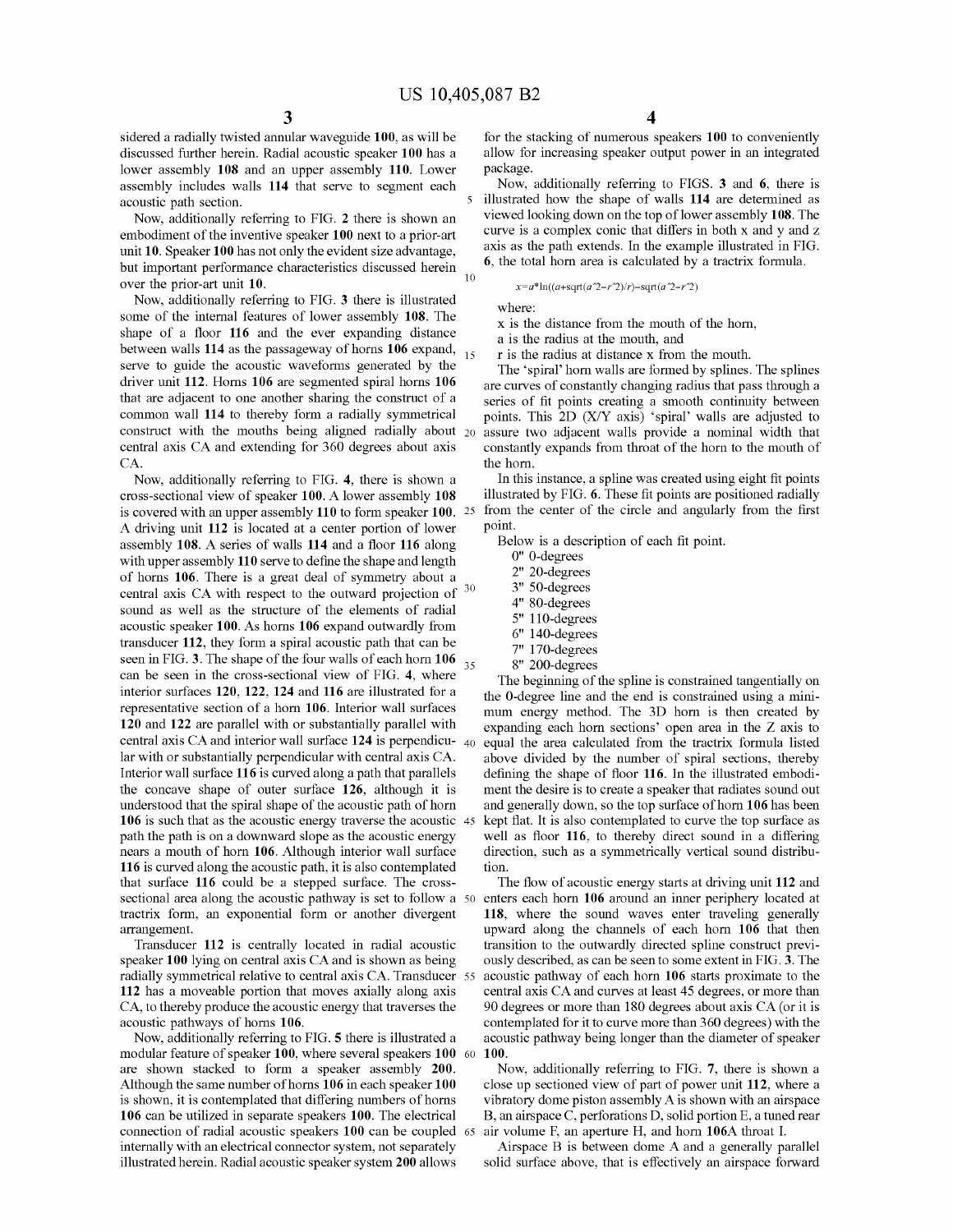spaces B and C effectively function as air-springs G along departures from the present disclosure as come within with F storing/providing energy from/to dome A. Perfora-<br>tions or customary practice in the art to which this inventions D extend through portion E on the radially outer  $\frac{1}{2}$  tion pertains and which fall within the l tions D extend through portion E on the radially outer  $\bar{s}$  portions of the "anti-mode" device E.

portions of the " anti-mode" device E.<br>
portions of the " anti-mode" device E.<br>
portion is claimed is: What is claimed is:<br>
is experiment to What is claimed is:<br>
is claimed is:<br>
is experiment to What is claimed is:<br>
is cla natural resonance and increase its performance at lower 1. A radial acoust frequencies. Air springs G, between the moving dome piston a transducer; and frequencies. Air springs G, between the moving dome piston A and the non-moving forward and aft boundaries serve to 10 a plurality of segmented spiral horns acoustically coupled not allow the dissipation of energy from most of the dome to the transducer, each of the segmented spir not allow the dissipation of energy from most of the dome to the transducer, each of the segmented spiral horns A, but allow energy to flow into aperture H passing through having an acoustical path, the plurality of segmen A, but allow energy to flow into aperture H passing through throat I and out of horn (in this case) 106A. Due to the nature throat I and out of horn (in this case) 106A. Due to the nature spiral horns including a first segmented spiral horn and of the cross-sectional view and the curvature of much of the a second segmented spiral horn, the firs horns 106 part of the passageway of a horn 106B can be 15 seen, which is adjacent to horn 106A.

Apertures H are radially positioned around the outer second segmented spiral horn having substantially rition of dome A, and the construct can be considered a identical shapes, the speaker assembly having a central portion of dome A, and the construct can be considered a radial segmented accustic harvest aperture, that is located around the outer circumference of the dome piston A. The 20 cally extend, the segmented spiral horns each have a initial horn throat is shown as area I (horn expansion starts first interior wall surface, a second interior at the aperture H and continues through to the radial mouth a third interior wall surface and a fourth interior wall<br>surface, with the first interior wall surface and the third

driver unit 112 could be, at least, cone, dome, flat planar or 25 the central axis, the fourth interior wall surface extend-<br>ring radiator piston configurations. The current inventive ing symmetrically radially outward fro ring radiator piston configurations. The current inventive ing symmetrically radially outward from device 100 uses a dome A but harvests energy from only the axis along a curve or a stepped surface. device 100 uses a dome A but harvests energy from only the axis along a curve or a stepped surface.<br>
outer perimeter so it replicates a pseudo-ring radiator from 2. The radial acoustic speaker assembly of claim 1,<br>
a conve

Advantages of a pseudo-ring radiator is that it renders 30 essentially acoustically null in the areas of non-harvest both have a common wall therebetween.<br>
in front of and behind dome A with a closely spaced acoustic **3**. The radial acoustic speaker assembly of claim 1,<br>
boundary this intimate boundary on both sides of dome A the material interior wall surface and the third interior wall surface being mass of dome A is negated from the air spring effect 35 substantially parallel with the axis of mo

sound conversion efficiency of  $>40\%$ , or  $>50\%$  or even<br>  $>6$ . The radial acoustic speaker assembly of claim 1,<br>  $>60\%$  much due to the significant decrease in the apparent 45 wherein the plurality of segmented spiral dome piston moving mass, and the close match of the

If a unit were to be built with the horn in a conventional acoustic energy into each of the segmented spiral horns in a directional (such as a straight) configuration it would have a 50 substantially equal manner.

The present invention uses a compact method of attaining path having a length that is longer than the diameter.<br>We frequency horn loading of a simple acoustic source to an **9**. The radial acoustic speaker assembly of claim

acoustic output to all 18 annular mouth sections from a<br>central located singular or multiple acoustic source. The further comprising:<br>spiraled configuration of the waveguides accommodate a an other transducer; and spiraled configuration of the waveguides accommodate a an other transducer; and<br>much longer waveguide length then what could be attained 60 an other plurality of segmented spiral horns acoustically in a non-spiraled radial waveguide. The angled down acous-<br>tic aperture produces an increased acoustic output in the segmented spiral horns and the other plurality of seg-

least one embodiment, the present invention can be further 65 transducer and the other transducer each being situated modified within the spirit and scope of this disclosure. This on the central axis, spaced apart from eac application is therefore intended to cover any variations, the central axis .

intimate boundary, with airspace C, between dome A and uses, or adaptations of the invention using its general portion E, being a rearward intimate boundary. These air-<br>principles. Further, this application is intended to principles. Further, this application is intended to cover such

a second segmented spiral horn, the first segmented spiral horn being adjacent to the second segmented spiral horn, the first segmented spiral horn and the second segmented spiral horn having substantially axis about which the segmented spiral horns symmetriof each horn 106).<br>It is contemplated that the acoustic sources in the form of the interior wall surface being substantially parallel with interior wall surface being substantially parallel with the central axis, the fourth interior wall surface extend-

resulting in a piston of lower effective moving mass than the the radial acoustic speaker assembly of claim 3,<br>actual moving piston part. Lower moving mass equals wherein the second interior wall surface is substantially<br>h

contemplated to use a true ring radiator acoustic source acoustical path of each segmented spiral horn such that a device or a conventional piston device. wice or a conventional piston device.<br>
Device 100 produces an extremely high electrical to formula and an exponential formula.

transducers extremely high BL product to the efficient horn 7. The radial acoustic speaker assembly of claim 6, design.<br>Wherein the transducer is a singular transducer that feeds<br>If a unit were to be built with the horn in

mouth area of  $24" \times 12"$  and a length of 19" rather than a<br>compact 15" diameter and 6" tall cylindrical package.<br>The present invention uses a compact method of attaining a length that is longer than the diameter.

low frequency horn loading of a simple acoustic source to an<br>anular radial Omni-directional acoustic aperture.<br>The present invention provides for the isophasic arrival of axis and curves at least 180 degrees around the cen

22-60 degrees down angle from speaker 100. The mented spiral horns separately extend for 360 degrees<br>While this invention has been described with respect to at<br>least one embodiment, the present invention can be further 65